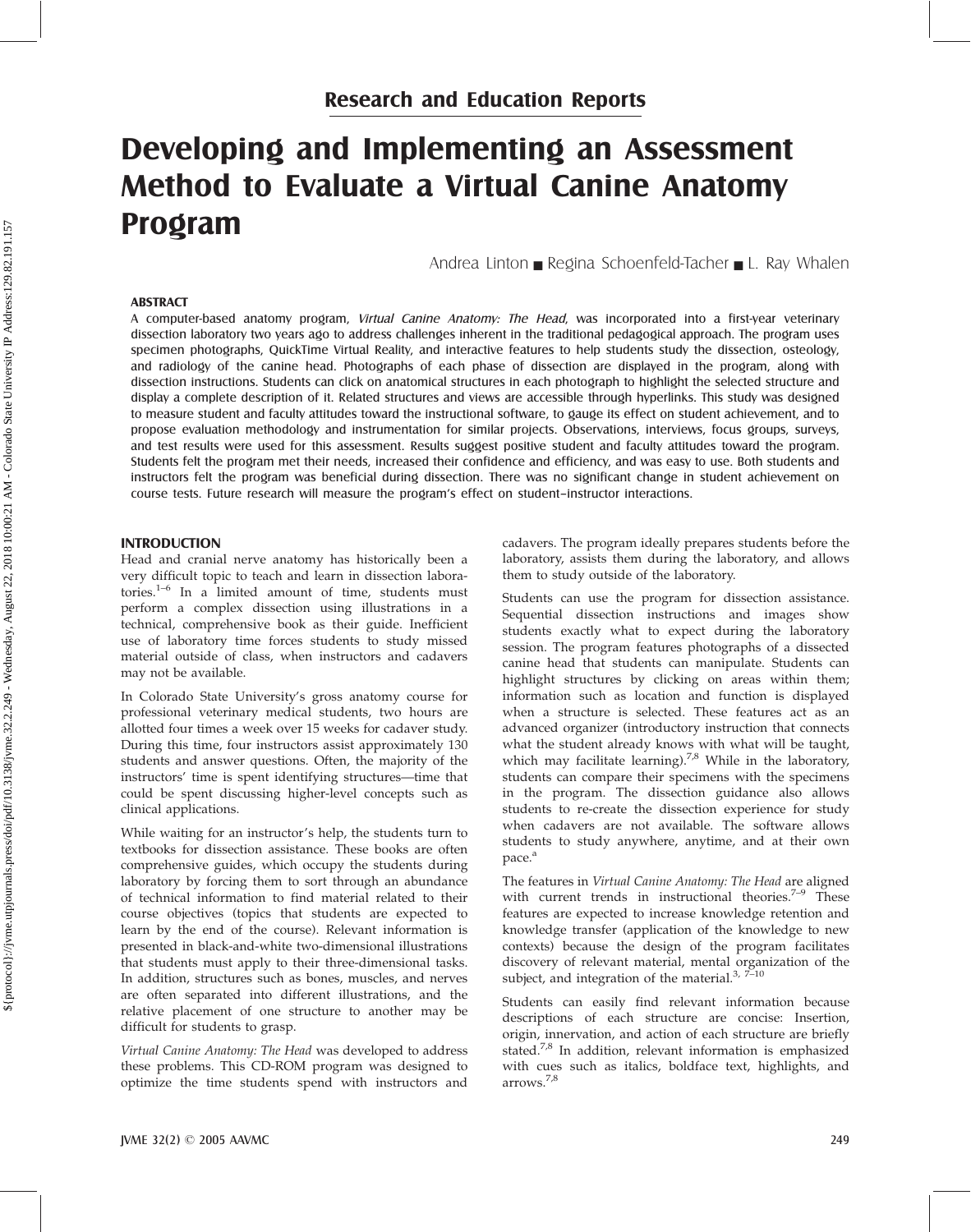The features in the program may facilitate mental organization of the material.<sup>7,9,10</sup> For example, the program is organized via a navigational map on which the information is grouped into major categories (such as osteology and radiology) and minor categories (such as deep and superficial dissection). The program accommodates students' needs by allowing them to jump directly to topics of interest. Students are not forced to use the program in a predetermined linear format. Maps outlining topics and subtopics may promote meaningful connections between new and existing knowledge.<sup>9,10</sup>

The format of the program may also help students integrate multiple representations of the material presented and make connections with their prior knowledge.<sup>7,9</sup> Related structures and views are linked together, fostering integration.<sup>7</sup> For example, alternate views of structures are available in QuickTime Virtual Reality (QTVR). Students can virtually rotate a two-dimensional representation of a dissected specimen using QTVR, giving them the illusion of working with a three-dimensional object.<sup>11</sup> The program also shows specimen photographs and descriptions concurrently, allowing students to integrate the verbal and pictorial representations of this information.<sup>7</sup> These organizational features can help students create a clear mental representation of the information, promoting knowledge retention and transfer.<sup>7</sup>

Our study was designed to determine whether the program met these goals. Survey and exam data from two cohorts of students were analyzed to measure student attitudes toward the program, to determine the program's effects on student outcomes, and to uncover possible areas for improvement. Interviews were conducted with faculty members to determine the instructors' attitudes towards the program.

We conducted our study not only to improve Virtual Canine Anatomy: The Head but also to develop evaluation methodology and instruments that can be used to study the effectiveness of similar programs. Although the number of computer-based anatomical guides is increasing,<sup>2-;4,6,11-13</sup> the outcomes and effectiveness of these programs are not always assessed. Assessment of these programs is important not only to improve and evaluate the instructional usefulness of these tools, but also to provide an overview to help anatomists choose appropriate programs for their needs and to guide in the development of efficient and effective teaching tools.<sup>12-14</sup>

### **METHODS**

To examine the effectiveness of the program, data from two groups of students were analyzed: professional veterinary medical (PVM) students ( $N = 112$ ) and masters of anatomy (MS) students ( $N = 38$ ). We also interviewed the instructors of the PVM students  $(N = 6)$ . Surveys, observations, focus groups, and course exam scores were used to examine the program's effects on the students and faculty.

#### PVM Survey

Each PVM student used the program during a two-week period while studying the anatomy of the head. Computers were provided at every dissection table, and four students worked at each table. Each student was also given a copy of the program for personal study.

The PVM survey consisted of 38 questions that measured students' attitudes toward the program on a 5-point Likert scale  $(5 =$ strong agreement with a statement,  $1 =$ strong disagreement). Each survey question was worded positively, so that the student scores directly correlate with their level of acceptance of the innovation.

Each question represented one of seven categories that measured the following criteria:

- 1. General Attitude: Did the students have positive attitudes towards the program?
- 2. Needs Met: Did the program meet the students' academic and informational needs? Did the program help the students attain the course objectives?
- 3. Dissection Assistance: Did the program help the students during dissection?
- 4. Confidence: Did the program increase the students' confidence during laboratory?
- 5. Content: Was the content appropriate for the students' academic level? Was it accurate?
- 6. Efficiency: Did the program help the students make more efficient use of laboratory time?
- 7. Usability: Was the program easy to use?

Three to nine questions were empirically placed into each category. The validity of this placement was then verified by factor analysis.

#### PVM Observations

We observed the PVM dissection laboratories to examine how students and instructors used the program. We also kept note of any problems that occurred during laboratory sessions to find potential areas for improvement.

The program was used in the laboratory for two weeks while the students studied the canine head. At least one observer was present for the entirety of each two-hour laboratory, moving around the classroom and recording notes on a clipboard. To avoid disturbing the students' normal laboratory activities, the observers kept interaction to a minimum.

#### PVM Focus Group

Approximately 10 PVM students participated in a focus group after the head section of the course was completed. These were students elected by their class as group leaders. A focus group was conducted to speak with these PVM students directly about their experiences with the program in and out of the laboratory. Our aim was to determine the students' level of satisfaction with the program and to gather their suggestions for improvement.

Two observers were present during the focus group. One observer asked questions such as the following while the other manually recorded answers.

- . What was your general experience with the program?
- . How did you use the program?
- . How would you compare the program to the book?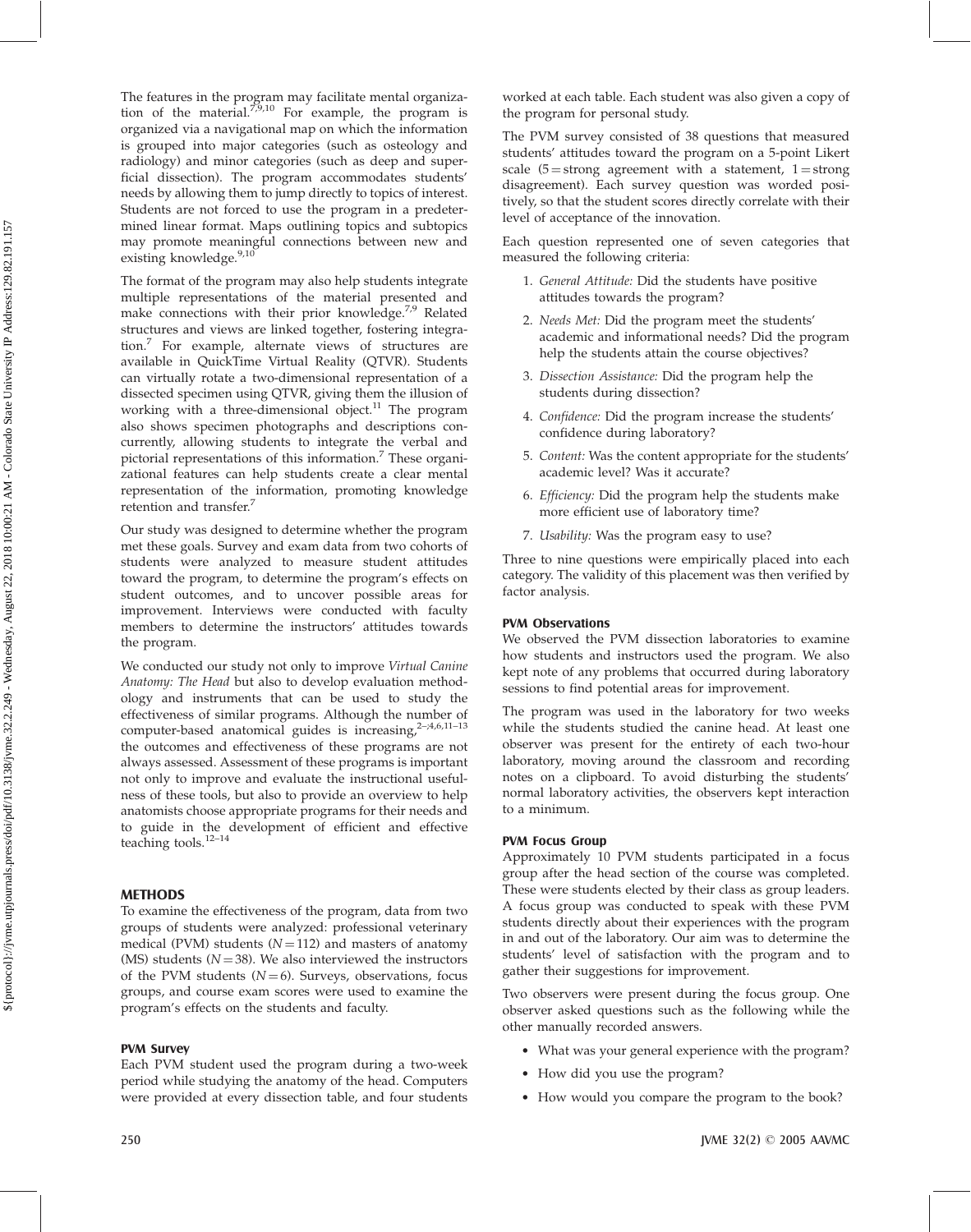- . Was it easy to navigate the program?
- . Was the content appropriate?
- . How could the program be improved?

#### MS Student Survey

The MS students also used the program while studying the anatomy of the head. The same equipment was provided for the MS students: A computer with the program was available at each dissection table, and four students worked at each table. However, unlike the PVM students, the MS students were divided into two groups. The experimental group  $(N = 21)$  used only the program during dissection, while the control group  $(N = 17)$  used only a textbook.

The experimental group was given the same survey the PVM students received, with the exception of 10 questions that were reworded for clarity.

#### MS Student Focus Group

A focus group was held with approximately 10 volunteer students from both the control group (students who used only a textbook) and the experimental group (students who used only the program). The focus group was held to learn about the experiences of both control and experimental groups, to determine the experimental group's attitudes towards the program, and to discuss areas for improvement.

Two observers were present during the focus group. One observer manually recorded answers while the other asked questions such as the following:

- . How did the program group's experience compare to the book group's experience?
- . How did you use the program?
- . How could the program be improved?
- . Was the content appropriate?

#### MS Student Tests

MS student scores on two course exams were analyzed. Our objective was to measure whether the program affected students' performance on questions pertaining to head anatomy. Two course exams covered the head section. Exam 1 had nine head questions and 42 non-head questions. Exam 2 had three head questions and 48 non-head questions.

#### Faculty Interviews

The PVM instructors were interviewed after students used the program in the laboratory. Interviews were conducted to assess the instructors' attitudes about the experience in laboratory and to discuss any perceived differences between traditional laboratories and laboratories using the program. Following are examples of questions from the interviews:

- . What were your general feelings about the program?
- . Was there a change in student efficiency?
- . Was there a change in student questions (topic or frequency)?
- . Were you prepared to use the program?
- . What improvements could be made in the program?
- . Would you like programs for the other topics of the course?

## RESULTS

## PVM Survey

Of 112 PVM students, 66 (58.9%) returned the survey. The category means for individual students were calculated. Class means for each category were calculated from these individual student scores (see Table 1).

The means for each category were above 4, indicating the students' agreement that the program met each of the seven criteria described under ''Methods: PVM Survey'': (1) General attitude, (2) Needs met, (3) Dissection assistance, (4) Confidence, (5) Content, (6) Efficiency, and (7) Usability.

## MS Student Survey

Of the 21 MS students who used the program in the laboratory, nine (42.9%) returned the survey. Category means for each student were calculated. Class category means were calculated from these individual student scores (see Table 1).

The category means were above 3.6, showing that the MS students also agreed that the program met each of the criteria, but not as strongly as the PVM students.

#### Comparison of PVM and MS Students Surveys

The category means of the PVM and MS students' surveys were compared using a two-tailed independent samples  $t$ -test assuming equal variances<sup>b</sup> (see Table 1). Probability values were tested with  $\alpha = 0.01$  because a more rigorous test was desired to account for the large difference in sample sizes. Category 2 (Needs met), Category 5 (Appropriate content), and Category 6 (Efficiency) showed significant differences. The PVM student responses were more positive in every category.

#### MS Student Tests

Exam scores for each student  $(N = 38)$  were analyzed. Means were calculated on questions related to the head and nonhead questions for the control group and the experimental group (see Table 2). A one-tailed $c$  independent-samples t-test assuming equal variances was performed to determine whether the use of the program led to better exam performance. No significant results were found (see Table 2).

#### **DISCUSSION**

This study analyzed the effect of a computer-based anatomical guide on student performance and measured student and instructor attitudes toward the program. Evaluations of computer-based anatomical guides help set standards for this emerging technology, help instructors to determine whether such programs enhance or detract from the learning experience, and provide instructors with a guide for choosing programs to meet their needs.<sup>12-14</sup>

This study analyzed students' experiences with an anatomical guide on CD-ROM to determine whether the program addressed the problems of traditional anatomy pedagogy. $1-6$ The purpose of the program was not to supplant textbooks or instructors, or to replace the dissection activity, but to enhance the experience. Although the program provides features that emulate the actual dissection activity, such as QTVR rotations and photographs that illustrate each phase of dissection, the program does not provide the tactile experiences that are only available through dissection.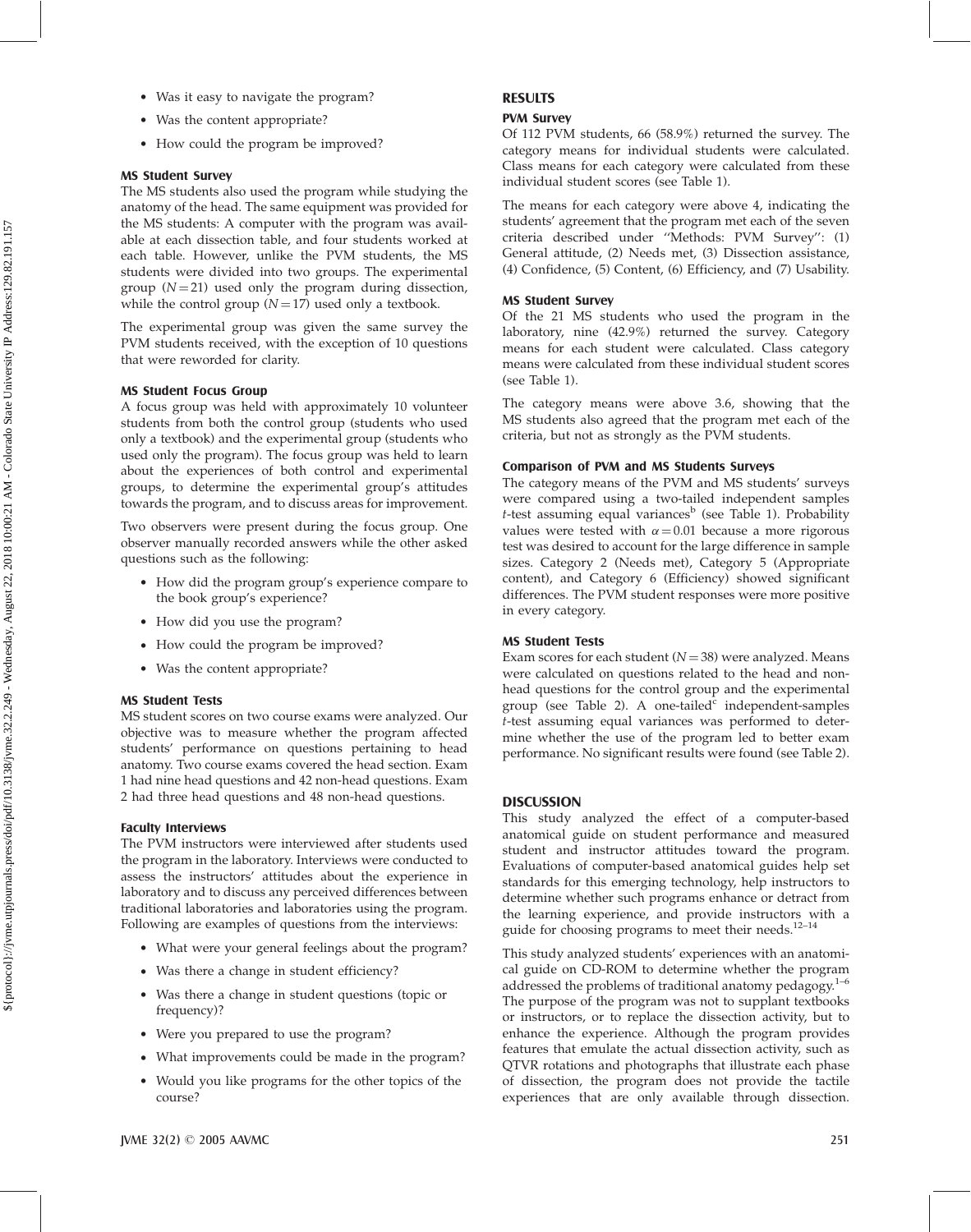|  | Table.1: Comparison of PVM and MS students' survey category scores* |  |  |  |  |  |  |  |
|--|---------------------------------------------------------------------|--|--|--|--|--|--|--|
|--|---------------------------------------------------------------------|--|--|--|--|--|--|--|

| <b>Survey</b>            |      | PVM $(N=66)$ | $MS(N=9)$ |           |       |                  |
|--------------------------|------|--------------|-----------|-----------|-------|------------------|
| Category                 | M    | <b>SD</b>    | M         | <b>SD</b> | t(73) | $\boldsymbol{p}$ |
| 1. General attitude      | 4.33 | 0.59         | 4.22      | 0.55      | 0.51  | 0.61             |
| 2. Needs met             | 4.41 | 0.42         | 3.76      | 0.46      | 4.33  | 0.00             |
| 3. Dissection assistance | 4.11 | 0.52         | 3.78      | 0.39      | 1.88  | 0.07             |
| 4. Confidence            | 4.19 | 0.54         | 3.86      | 0.37      | 2.21  | 0.03             |
| 5. Content               | 4.29 | 0.41         | 3.86      | 0.50      | 2.91  | 0.01             |
| 6. Efficiency            | 4.40 | 0.62         | 3.64      | 0.60      | 3.50  | 0.00             |
| 7. Usability             | 4.54 | 0.42         | 4.22      | 0.36      | 2.15  | 0.04             |

\* Questions were rated 1–5 (5 = Strongly Agree, 4 = Agree, 3 = Neutral, 2 = Disagree, 1 = Strongly Disagree). Values of p were calculated using a two-tailed independent sample t-test assuming equal variances. Significant differences were determined with  $\alpha$  = 0.01. Examples of questions in each category are shown below:

| Category                 | <b>Example Question</b>                                               |
|--------------------------|-----------------------------------------------------------------------|
| 1. General attitude      | Overall, I enjoyed dissecting with the CD.                            |
| 2. Needs met             | The CD contained all of the functionalities that I desired.           |
| 3. Dissection assistance | The CD helped me know where to start cutting.                         |
| 4. Confidence            | The CD helped me feel less dependent on the professor.                |
| 5. Content               | The content was consistent with other course references and material. |
| 6. Efficiency            | The CD helped me learn the objectives quickly.                        |
| 7. Usability             | It is easy to find information on the CD.                             |
|                          |                                                                       |

# Table 2: Comparison of exam scores on head questions and non-head questions between experimental and control groups\*

|                               | Experimental $(N=21)$ |           | Control $(N=17)$ |           |         |      |
|-------------------------------|-----------------------|-----------|------------------|-----------|---------|------|
|                               | M                     | <b>SD</b> | M                | <b>SD</b> | t(36)   | P    |
| Exam 1                        |                       |           |                  |           |         |      |
| Head questions $(N=9)$        | 0.85                  | 0.15      | 0.86             | 0.15      | 0.09    | 0.46 |
| Non-head questions $(N = 42)$ | 0.87                  | 0.07      | 0.87             | 0.10      | 0.11    | 0.46 |
| Exam 2                        |                       |           |                  |           |         |      |
| Head questions $(N=3)$        | 0.83                  | 0.20      | 0.78             | 0.16      | $-0.68$ | 0.25 |
| Non-head questions $(N=48)$   | 0.90                  | 0.05      | 0.91             | 0.05      | 0.16    | 0.44 |

\* Each question was worth a maximum of one point. Head questions were covered on the CD, while body questions were not. The experimental group used only the CD during lab, and the control group used only the book.

Tactile experiences increase psychomotor skills and facilitate student understanding of three-dimensional anatomy.<sup>5,12,15</sup> However, observations, focus groups, interviews, and surveys show that students and faculty felt the program was beneficial because it simplified the study of the canine head.

#### Interviews

Instructors agreed that the program enhanced the dissection experience. Students were more self-directed and less anxious during laboratory sessions, according to the instructors and according to our observations. The faculty praised the program as a strong visual aid and self-paced study guide for students. Some instructors indicated that the program gave them more opportunities to discuss higher-level issues with the students, such as structure functions and relationships. The instructors gave various suggestions for improvement, such as increasing coordination between the program and course objectives, including illustrations on the program, and decreasing information on each page. Overall, the instructors displayed very positive attitudes toward the program.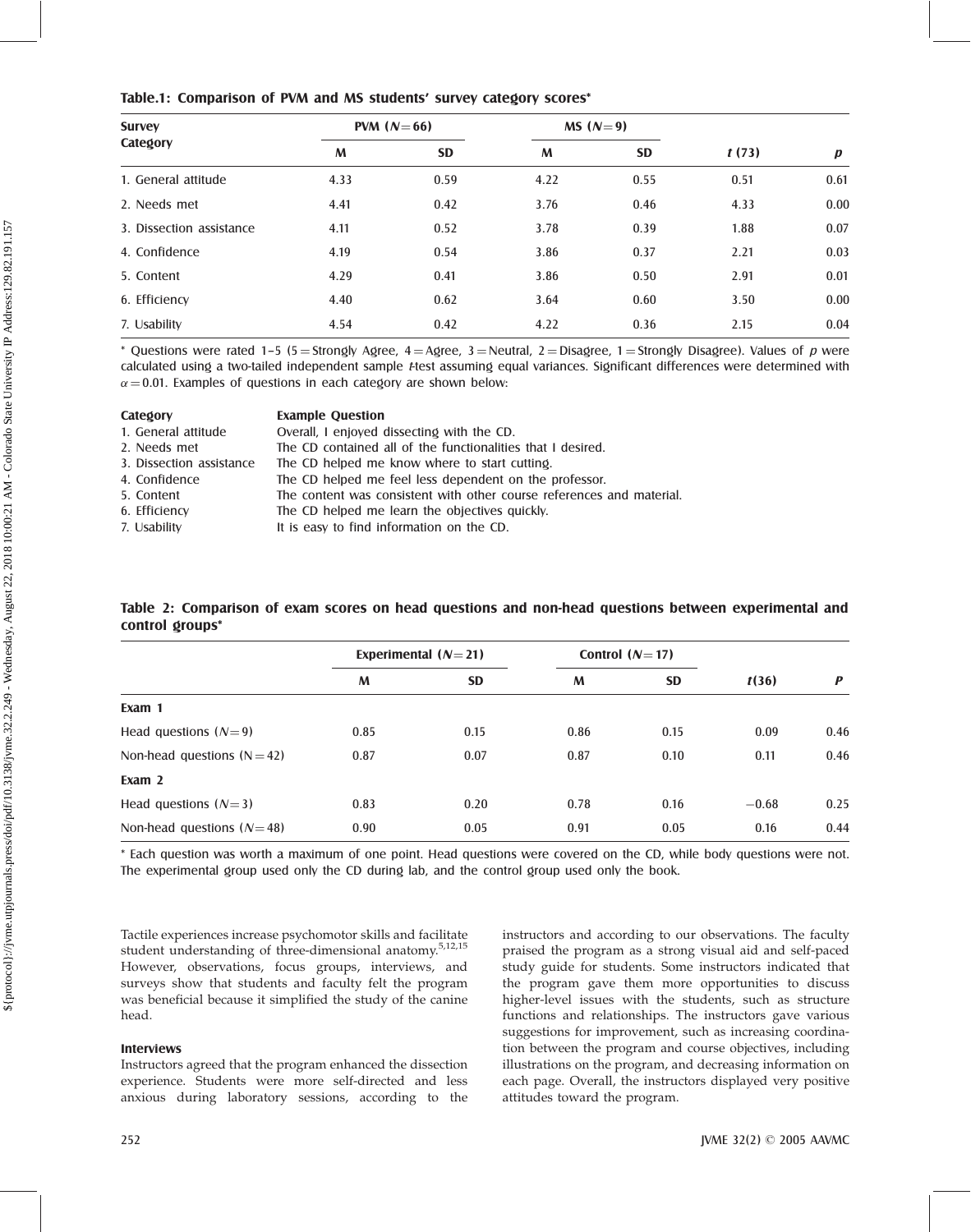#### Focus Groups

Both PVM and MS students expressed positive feelings toward the program. Dissection was easier for the students because the program helped them know what to expect, alleviating worries of cutting something important. Students appreciated the color photographs and acknowledged that the program was good for visual learners. The MS students reported that the images seemed three-dimensional and helped them visualize depth.

When comparing the textbook to the program, MS students indicated that the program was better organized than the textbook. MS students who had access only to the book sought help from those who used the program. If the PVM students had to choose one resource to use during laboratory, they unanimously chose the program, but they would prefer to have access to both. Both groups agreed that the program could not supplant the instructors.

Students used the program in various ways. Many PVM and MS students used the program outside the laboratory for study, and one student used the program exclusively when studying the head. Several students expected to use it outside the laboratory to illustrate concepts to clients and students in their classes. Some students reported that the program was user friendly, while others did not initially feel comfortable using it. Both groups wanted more tutorials on how to use the program.

Several improvements for the program were suggested. The PVM students wanted quiz features to test their understanding of the material. Both PVM and MS students were concerned with the amount of material that did not relate to their objectives; they wanted necessary information to be clearly delineated. Both groups wanted to be able to click on any structure on a screen instead of being limited to predetermined hotspots on a specific page. The PVM students expressed appreciation of QTVR for bones to visualize foramina, but some did not appreciate QTVR that illustrated muscles because specific muscles were not labeled. Both groups wanted information about other species, clinical applications, and programs for other sections in the course.

#### Surveys

Students gave the program a positive evaluation through the surveys. Both PVM and MS students gave high ratings to each of the seven categories. The students (1) showed positive attitudes toward the program and generally agreed that the program (2) met their needs, (3) helped them during dissection, (4) increased their confidence during dissection, (5) was appropriate, (6) helped them be more efficient, and (7) was easy to use.

Although both groups gave high ratings in all categories, significant differences were found on the category scores between the two cohorts of students. PVM students gave higher ratings for Category 2 (Needs met), Category 5 (Appropriate content), and Category 6 (Efficiency) than MS students (see Table 1). These results are not surprising. The program is more closely aligned with the PVM course objectives; the content on the program may not have met the MS students' needs as well as it met those of the PVM students. In addition, PVM students may have reported higher efficiency scores because the content was more aligned with their goals, thus helping them achieve their goals quickly. However, all of the MS students' mean responses from the differing questions were above 3, showing that they generally agreed that the program met their needs, was appropriate, and increased their efficiency.

Differing sample sizes and bias may also explain the significant differences between the two groups. The PVM students worked closely with the authors of the program, and these relationships may have influenced more positive responses toward the program. Differences between the two groups may also have stemmed from the difference in sample sizes: Nine MS students completed the survey, while 66 PVM students responded. The smaller sample size of the MS students affects the reliability of the results from this group.

No comparison was made between categories; thus the different number of questions in each category did not affect the study. In addition, the same survey questions were asked of both PVM and MS students, so different numbers of questions would not affect comparison of survey results between the two cohorts of students.

#### Test Scores

The program had no significant effect on the MS students' test scores.

These results were expected. The students were expected to learn the material regardless of their resources. The program was designed to help students learn the material more efficiently, allowing students and instructors to discuss higher-level topics during laboratory sessions, such as clinical applications. However, the course exams tended to focus mostly on lower-level topics such as identification; any changes in students' comprehension of higher-level topics would not be measured.

#### **Observations**

During laboratory sessions, students relied heavily on the program. Few students brought their textbooks to the laboratory. Students seemed self-directed, confident, and independent because instructors often approached students instead of vice versa. Instructors still received many identification questions, but they also had time to discuss higher-level issues. Students used the program during laboratory sessions for group and individual study. Students brought class objective handouts to determine which information in the program was applicable.

Variations in comfort levels with the program were obvious. Some instructors used the program to display certain structures to illustrate their points, while others did not. Some instructors also showed students how to maximize their use of the program (such as reviewing every structure shown on a screen before proceeding to the next), while others did not seem to know what features were available. Such variations were also apparent among students during the first laboratory, but by the second and third laboratory sessions most students realized the capabilities of the program and were using advanced features such as the search function.

Student efficiency increased, probably through use of the program. Students left the laboratory early, and many students did not come to the last laboratory period for the head section. Students expressed surprise when instructors